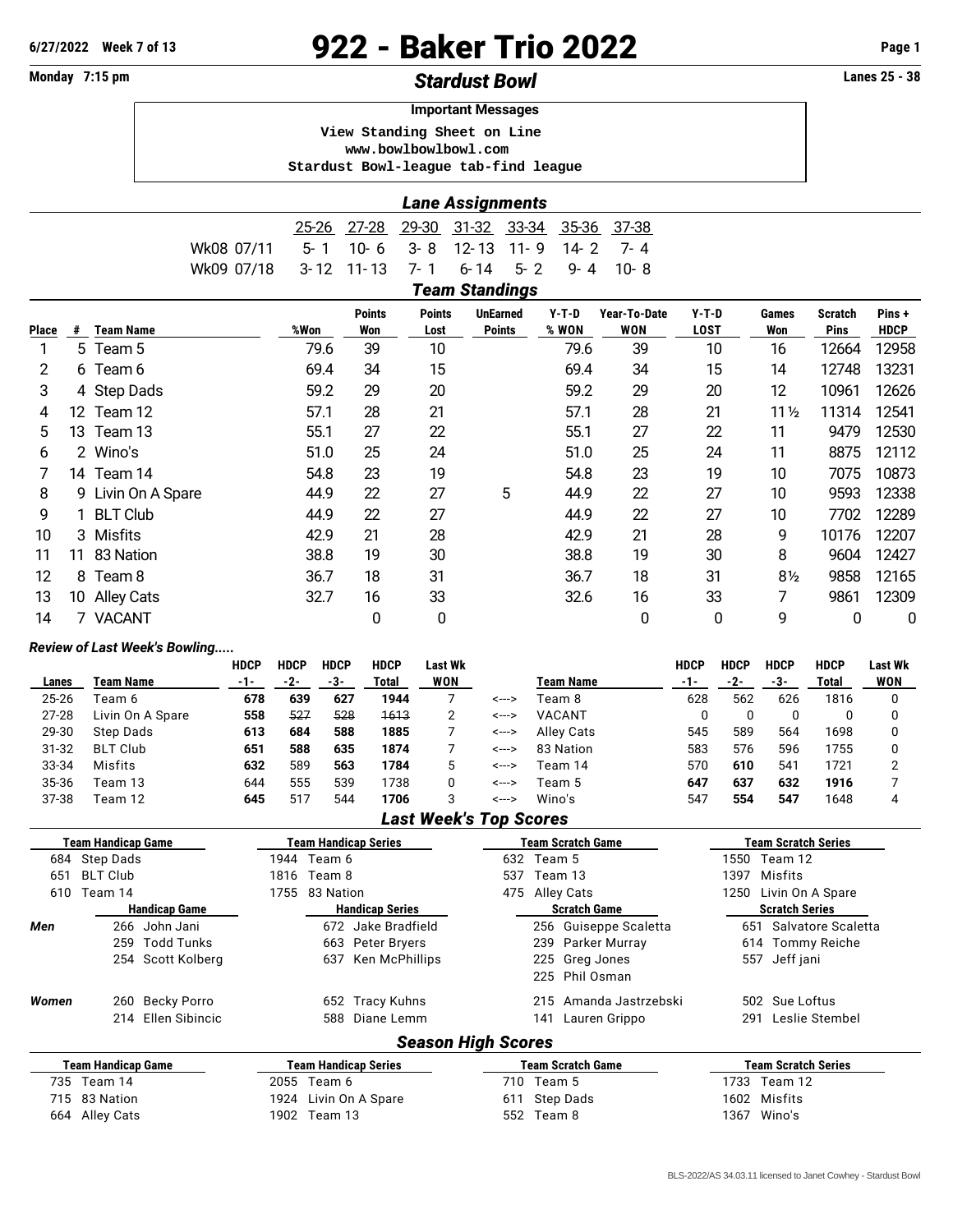|                     |                                                                                 |                                                                                                         |                    | <b>Season High Scores - Continued</b>                                       |          |                                   |              |              |                                                                                           |                                   |            |             |             |  |
|---------------------|---------------------------------------------------------------------------------|---------------------------------------------------------------------------------------------------------|--------------------|-----------------------------------------------------------------------------|----------|-----------------------------------|--------------|--------------|-------------------------------------------------------------------------------------------|-----------------------------------|------------|-------------|-------------|--|
| Men                 | <b>Handicap Game</b><br>308 Nic Rossio<br>275 Parker Murray<br>268 John Beniacs | <b>Handicap Series</b><br>805 Guiseppe Scaletta<br>735 Todd Tunks<br>725 Phil Osman<br>725 Peter Bryers |                    | <b>Scratch Game</b><br>265 Joe Loftus<br>257 Tommy Reiche<br>247 Greg Jones |          |                                   |              |              | <b>Scratch Series</b><br>693 Salvatore Scaletta<br>Jake Bradfield<br>689<br>663 Jeff jani |                                   |            |             |             |  |
| Women               | 273 Krystyna Panek<br>234 Lauren Grippo<br>Ellen Sibincic<br>233                | 698<br>652 Tracy Kuhns<br>632 Leslie Stembel                                                            | Amanda Jastrzebski |                                                                             |          | 225 Becky Porro<br>185 Diane Lemm |              |              | Sue Loftus<br>587<br>Sue Grippo<br>399                                                    |                                   |            |             |             |  |
|                     |                                                                                 |                                                                                                         |                    | <b>Individual High Averages</b>                                             |          |                                   |              |              |                                                                                           |                                   |            |             |             |  |
| Men                 | 217.90<br>Guiseppe Scaletta                                                     |                                                                                                         | 212.86             | Jake Bradfield                                                              |          |                                   |              |              | 206.13                                                                                    |                                   |            |             |             |  |
| Women               | 195.80<br>Krystyna Panek                                                        |                                                                                                         | 185.00             | Amanda Jastrzebski<br><b>Team Rosters</b>                                   |          |                                   |              |              | 177.05                                                                                    | <b>Tommy Reiche</b><br>Sue Loftus |            |             |             |  |
|                     |                                                                                 |                                                                                                         |                    |                                                                             |          |                                   |              |              |                                                                                           | High                              | High       | <b>HDCP</b> | <b>HDCP</b> |  |
| ID#<br>1 - BLT Club | Name                                                                            | Avg                                                                                                     | <b>HDCP</b>        | Pins Gms                                                                    |          | -1-                               | $-2-$        | -3-          | <b>Total</b>                                                                              | Game                              | Sers       | Game        | Sers        |  |
|                     | 2 Tracy Kuhns                                                                   | 104                                                                                                     | 86                 | 2191                                                                        | 21       | 123                               | 123          | 136          | 382                                                                                       | 136                               | 382        | 227         | 652         |  |
| 3                   | Leslie Stembel                                                                  | 99                                                                                                      | 90                 | 2089                                                                        | 21       | 88                                | 102          | 101          | 291                                                                                       | 126                               | 332        | 225         | 632         |  |
| 4                   | Becky Porro                                                                     | 162                                                                                                     | 34                 | 3422                                                                        | 21       | 224                               | 147          | 182          | 553                                                                                       | 225                               | 553        | 262         | 661         |  |
| 2 - Wino's          |                                                                                 |                                                                                                         |                    |                                                                             |          |                                   |              |              |                                                                                           |                                   |            |             |             |  |
|                     | 114 Lauren Grippo                                                               | 142                                                                                                     | 52                 | 2994                                                                        | 21       | 141                               | 136          | 129          | 406                                                                                       | 186                               | 456        | 234         | 600         |  |
| 115<br>103          | Sue Grippo<br>John Bruner                                                       | 119<br>167                                                                                              | 72<br>29           | 1787<br>2510                                                                | 15<br>15 | a109<br>i145                      | a109<br>a157 | a109<br>a157 | 327<br>459                                                                                | 151<br>223                        | 399<br>552 | 231<br>254  | 639<br>645  |  |
| 3 - Misfits         |                                                                                 |                                                                                                         |                    |                                                                             |          |                                   |              |              |                                                                                           |                                   |            |             |             |  |
|                     | 16 VACANT                                                                       | 120                                                                                                     | 72                 | 0                                                                           | 0        | v120                              | v120         | v120         | 360                                                                                       | 0                                 | 0          |             |             |  |
| 1                   | Scott Kolberg                                                                   | 138                                                                                                     | 55                 | 2084                                                                        | 15       | 199                               | 115          | 113          | 427                                                                                       | 204                               | 457        | 257         | 637         |  |
|                     | 5 Greg Jones                                                                    | 197                                                                                                     | $\overline{c}$     | 4156                                                                        | 21       | 184                               | 225          | 201          | 610                                                                                       | 247                               | 650        | 247         | 650         |  |
| 4 - Step Dads       |                                                                                 |                                                                                                         |                    |                                                                             |          |                                   |              |              |                                                                                           |                                   |            |             |             |  |
|                     | 7 Todd Tunks                                                                    | 182                                                                                                     | 16                 | 3286<br>2762                                                                | 18       | 241                               | 200          | 135          | 576<br>533                                                                                | 241<br>220                        | 654<br>533 | 260         | 735         |  |
| 8<br>9              | John Jani<br>Jeff jani                                                          | 153<br>189                                                                                              | 42<br>9            | 3989                                                                        | 18<br>21 | 135<br>164                        | 220<br>191   | 178<br>202   | 557                                                                                       | 236                               | 663        | 266<br>262  | 671<br>702  |  |
| 5 - Team 5          |                                                                                 |                                                                                                         |                    |                                                                             |          |                                   |              |              |                                                                                           |                                   |            |             |             |  |
| 10                  | Jake Bradfield                                                                  | 212                                                                                                     | 0                  | 4470                                                                        | 21       | 196                               | 248          | 228          | 672                                                                                       | 248                               | 689        | 248         | 689         |  |
| 11                  | Amanda Jastrzebski                                                              | 185                                                                                                     | 13                 | 3885                                                                        | 21       | 215                               | 171          | 199          | 585                                                                                       | 243                               | 644        | 254         | 698         |  |
| 76                  | <b>Tommy Reiche</b>                                                             | 206                                                                                                     | 0                  | 3298                                                                        | 16       | 221                               | 203          | 190          | 614                                                                                       | 257                               | 682        | 257         | 682         |  |
| 38<br>6 - Team 6    | Jim Bradfield                                                                   | 198                                                                                                     | 1                  | 595                                                                         | 3        |                                   |              |              | 0                                                                                         | 239                               | 595        | 240         | 598         |  |
|                     | 12 Parker Murray                                                                | 185                                                                                                     | 13                 | 3900                                                                        | 21       | 201                               | 166          | 239          | 606                                                                                       | 258                               | 606        | 275         | 653         |  |
|                     | 14 Guiseppe Scaletta                                                            | 217                                                                                                     | 0                  | 4576                                                                        | 21       | 226                               | 256          | 160          | 642                                                                                       | 300                               | 805        | 300         | 805         |  |
|                     | 15 Salvatore Scaletta                                                           | 205                                                                                                     | $\mathbf 0$        | 3705                                                                        | 18       | 236                               | 202          | 213          | 651                                                                                       | 254                               | 693        | 254         | 693         |  |
| 7 - VACANT          |                                                                                 |                                                                                                         |                    |                                                                             |          |                                   |              |              |                                                                                           |                                   |            |             |             |  |
| 8 - Team 8          |                                                                                 |                                                                                                         |                    |                                                                             |          |                                   |              |              |                                                                                           |                                   |            |             |             |  |
|                     | 18 Ken McPhillips                                                               | 172                                                                                                     | 25                 | 3612                                                                        | 21       | 178                               | 193          | 185          | 556                                                                                       | 206                               | 566        | 236         | 656         |  |
| 19                  | <b>Michael Brookes</b>                                                          | 142                                                                                                     | 52                 | 2993                                                                        | 21       | 151                               | 110          | 159          | 420                                                                                       | 183                               | 477        | 219         | 605         |  |
|                     | 20 Nazzareno Dugo                                                               | 154                                                                                                     | 41                 | 3253                                                                        | 21       | 179                               | 139          | 162          | 480                                                                                       | 210                               | 480        | 250         | 603         |  |
|                     | 9 - Livin On A Spare                                                            |                                                                                                         |                    |                                                                             |          |                                   |              |              |                                                                                           |                                   |            |             |             |  |
| 21<br>22            | Mark Sibincic<br>Ellen Sibincic                                                 | 181<br>105                                                                                              | 17<br>85           | 3821<br>1907                                                                | 21<br>18 | 168<br>129                        | 158<br>83    | 172<br>110   | 498<br>322                                                                                | 233<br>152                        | 631<br>340 | 261<br>233  | 715<br>595  |  |
| 23                  | John Beniacs                                                                    | 170                                                                                                     | 27                 | 3061                                                                        | 18       | 140                               | 165          | 125          | 430                                                                                       | 241                               | 586        | 268         | 649         |  |
| 10 - Alley Cats     |                                                                                 |                                                                                                         |                    |                                                                             |          |                                   |              |              |                                                                                           |                                   |            |             |             |  |
|                     | 24 Diane Lemm                                                                   | 135                                                                                                     | 58                 | 2855                                                                        | 21       | 151                               | 117          | 146          | 414                                                                                       | 185                               | 463        | 227         | 625         |  |
|                     | 100 Angel Rivera                                                                | 148                                                                                                     | 46                 | 3119                                                                        | 21       | 103                               | 179          | 147          | 429                                                                                       | 187                               | 529        | 241         | 691         |  |
|                     | 52 Ed Martin                                                                    | 185                                                                                                     | 13                 | 3887                                                                        | 21       | 177                               | 179          | 157          | 513                                                                                       | 234                               | 641        | 253         | 689         |  |
| 11 - 83 Nation      | 25 Adam Sulutric                                                                | 137                                                                                                     | 56                 | 2478                                                                        | 18       | 151                               | 118          | 106          | 375                                                                                       | 202                               | 473        | 262         | 653         |  |
|                     | 44 Peter Bryers                                                                 | 150                                                                                                     | 45                 | 3164                                                                        | 21       | 146                               | 179          | 194          | 519                                                                                       | 210                               | 566        | 263         | 725         |  |
|                     | 45 William Bryers                                                               | 170                                                                                                     | 27                 | 3572                                                                        | 21       | 158                               | 151          | 168          | 477                                                                                       | 221                               | 567        | 254         | 679         |  |
| 12 - Team 12        |                                                                                 |                                                                                                         |                    |                                                                             |          |                                   |              |              |                                                                                           |                                   |            |             |             |  |
|                     | 26 Joe Loftus                                                                   | 197                                                                                                     | $\overline{c}$     | 4143                                                                        | 21       | 216                               | 145          | 182          | 543                                                                                       | 265                               | 683        | 265         | 683         |  |
| 27                  | <b>Hubert Loftus</b>                                                            | 164                                                                                                     | 32                 | 3453                                                                        | 21       | 185                               | 164          | 156          | 505                                                                                       | 201                               | 552        | 232         | 642         |  |
|                     | 28 Sue Loftus                                                                   | 177                                                                                                     | 20                 | 3718                                                                        | 21       | 192                               | 156          | 154          | 502                                                                                       | 222                               | 587        | 247         | 662         |  |